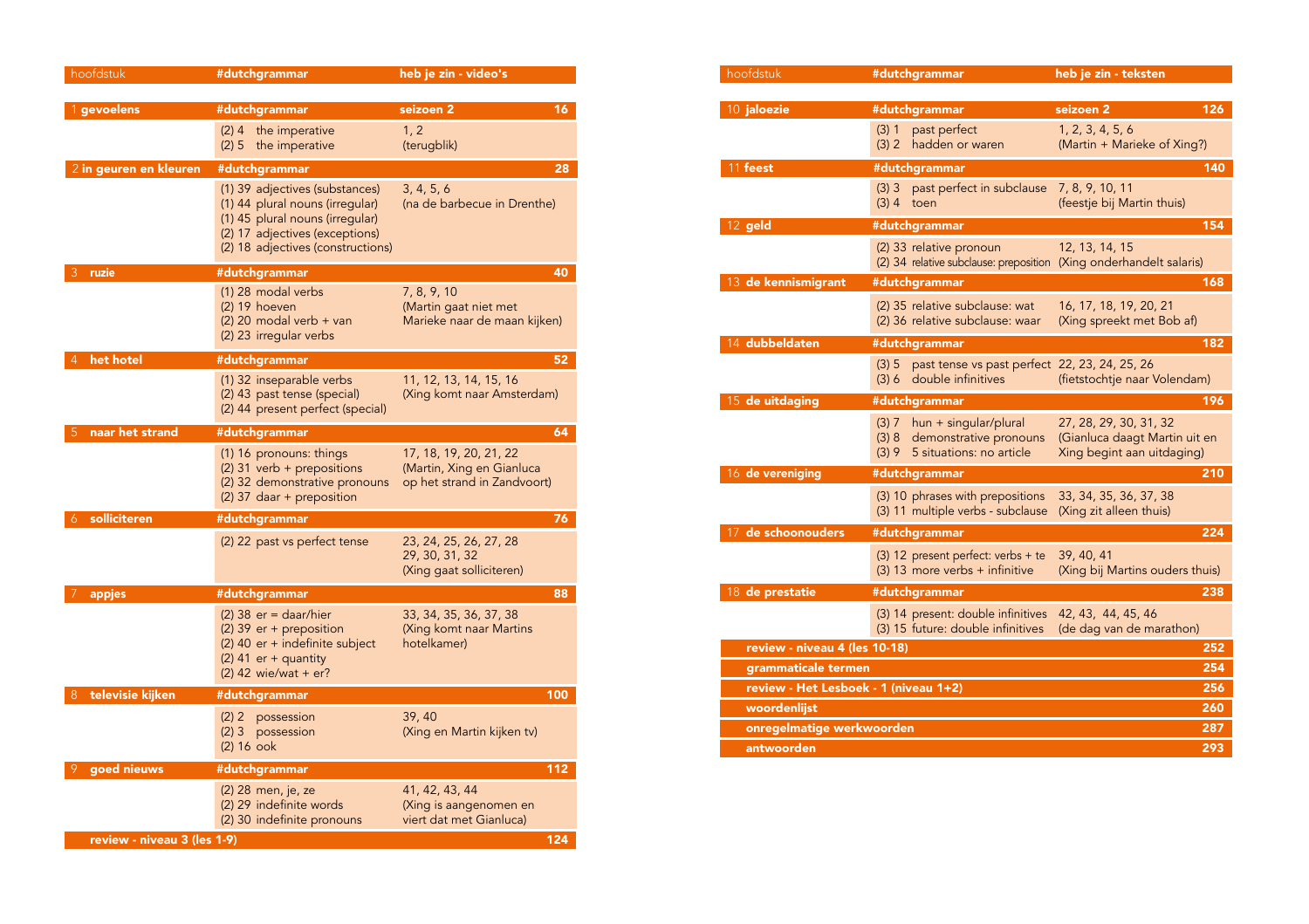### A personal note...



Five years ago I started to make some video lessons on Youtube.

My initial goal was to make just one set of videos to reach people who are learning Dutch, to promote the Dutch Summer School. At that time, I couldn't have known how that would develop further...

The videos became popular... So, I decided to create more videos, I aimed to improve the quality, and I hired Kirsten (one of the best Dutch teachers in the world!). And so, making video lessons to learn Dutch became my profession for 9 months of the year (the time not taken up with the winter and summer school).

By the beginning of 2016, we had created two #dutchgrammar courses. During that year's Summer School we asked students to evaluate this package, as we included it in the homework. In the lessons, we used a regular textbook for learning Dutch (used by many language schools).

The result: the book scored 7.5 out of 10. And our online package 8.5 out of 10. But the main point of criticism was that the book and the online package did not have the same structure. Also, the subjects and phrases

in the book were sometimes a bit boring and not always part of the Dutch experience of our Summer School participants.

So we (the teachers Kirsten and Eveline, and I) decided to come up with our own book...

- with the same structure as our online grammar lessons
- with vocabulary and phrases related to situations a Summer School student might experience (so there is maximum opportunity to practise speaking "real life" Dutch)
- specifically designed for our intensive format (9 or 10 intensive sessions per 2 weeks, and 3-4 hours of homework per day)
- a program that takes 2 weeks to go from 0 to A1, another 2 weeks to reach A2, with the possibility to continue on a higher level.

And to spice up the entire idea, I created an extra series of video lessons 'Heb je zin?' to practise Dutch grammar in real conversations... About the love story of Martin and Marieke, and the adventures of a group of students who participate in the Summer School.

And so in 2017, we published our own book: 'Het Lesboek' - A book that has maximum integration with our online video lessons (which are the main part of the homework).

It's 2 years and 4 prints later. We can happily say that our students value the method (score 8.2). We keep improving the materials and extend the method to the higher levels... So here it is: 'Het Lesboek - 2' for level A2/B1!

#### Veel plezier!

Bart de Pau. Online Dutch Teacher, Founder BLC Language Courses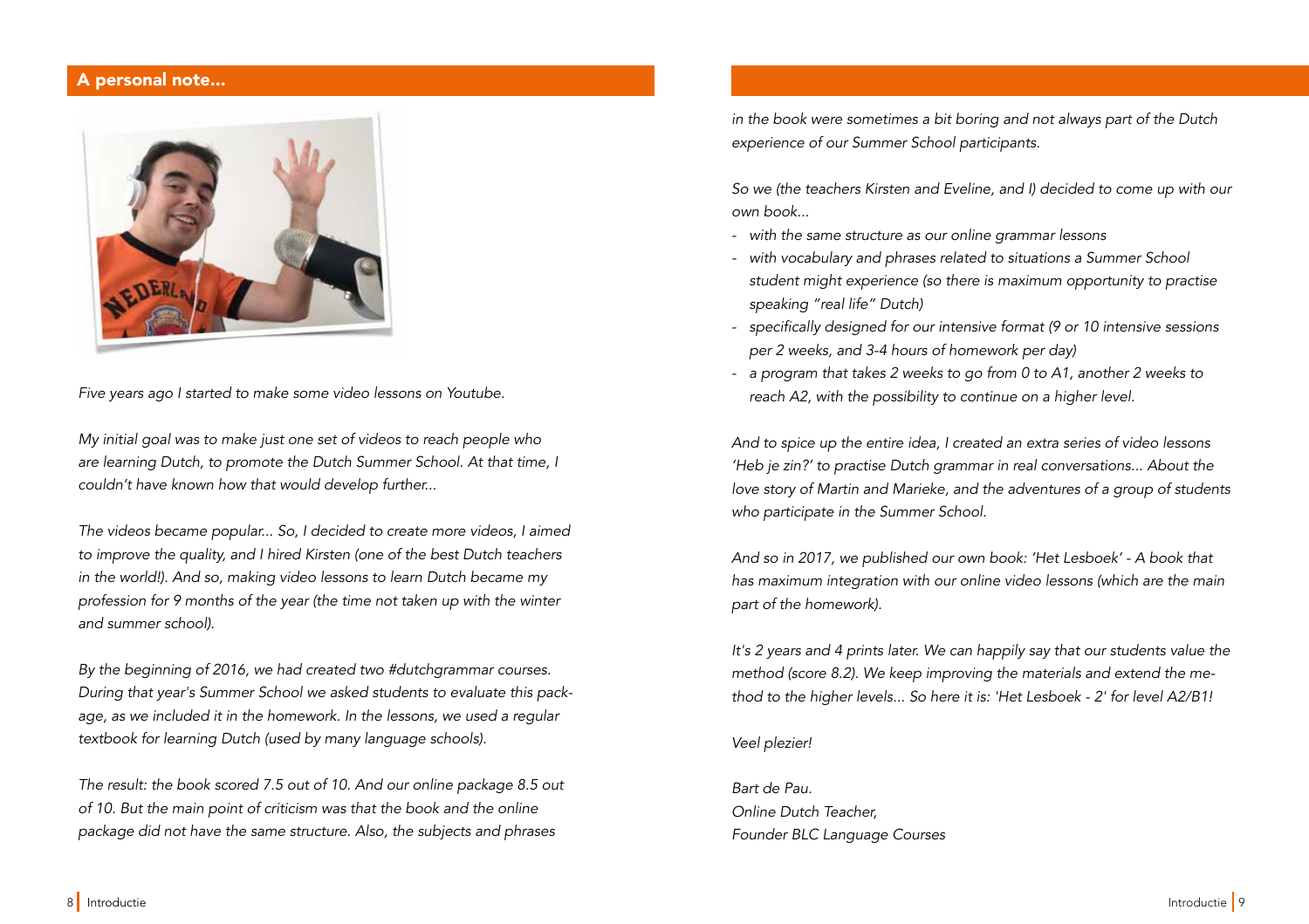# How does it work? How does it work?

Some of our students live abroad. They can learn Dutch online or from a book, but there is no opportunity to practise with anyone.

IMPORTANT<br>TO READ!

Some of our students live in the Netherlands. They have the opportunity to speak every day... but do not feel confident ... or are just used to speaking in English.

You can learn a lot from books or online programs... but in order to learn to actually speak Dutch you need a real teacher, a classroom and interaction. That's probably the reason you booked our program.

The aim of our book and learning method is to use the time in class efficiently. We want to speak as much as possible, but we need the right knowledge base. By moving some elements of the learning process to self study, we can speak more during the lessons.

We work with the 'fipped classroom' principle. This is a form of blended learning. And blended learning is a mixture of learning online and learning in a real classroom.

You prepare for the next day by watching video lessons, doing exercises and learning words... so that, in the classroom we can fully focus on practising, providing feedback, delving deeper into the subject and interaction.

#### The main elements of the program:

- **#dutchgrammar** this is an online package, to which every participant has access during the course. Each #dutchgrammar-lesson contains a video about one grammar subject, with some extra exercises. Each day we cover a few grammar lessons.
- **'Heb je zin?' soap opera** in these videos we practise the grammar subjects of that day in conversations.
- vocabulary each day you learn approximately 100 words; half of the words are basic words, the other half related to the theme.

#### What's in this book?

In this book we printed everything you need to have on paper: A summary of the #dutchgrammar lessons. The words you need to know. The dialogues, texts and exercises we do in class. Self study exercises to review the lessons.

#### Levels

'Het Lesboek - 2' contains 2 sections of each 2 weeks of intensive tuition:

- level 3 (from A2 to A2+)
- level 4 (from A2+ to B1)

#### Some important remarks

- in order to fully understand the #dutchgrammar summary in the book, you really need to watch the videos (!)
- the 'Heb je zin?' videos contain more words than you know. There is no need to panic if you can't follow everything. It is an important part of the process to train your ears to listen to the Dutch language. You will gradually recognize more words and grammar constructions.
- Vocabulary lists: good to know how these are constructed; the colours indicate where these words are used (green: in #dutchgrammar, blue: dialogue, orange: extra text). The words are listed in "order of appearance".
- Do not underestimate the importance of the homework. Each day 3-4 hours. Please note that there is no sense in going to class but not doing the homework.
- If you miss one or more days, the advantage of this method is that as long as you keep doing the homework you will not get behind the rest of the group in terms of knowledge. It's just that by missing a class you miss the opportunity to improve your skills.
- The 'Heb je zin?' videos are currently available for the levels 1, 2, 3. At the moment of issue of this book, only the texts of the episodes of level 4 are available. The videos will be published starting from Autumn 2019.

#### The structure

The table of contents represents the whole structure of the course. You can see which topics are discussed in which chapters.

#### Preparation

We ask everyone to prepare for the first lesson. Do the homework as explained on page 15. The main part of the homework consists of #dutchgrammar and 'Heb je zin?' videos. You can find them online. Learn how to login on page 13.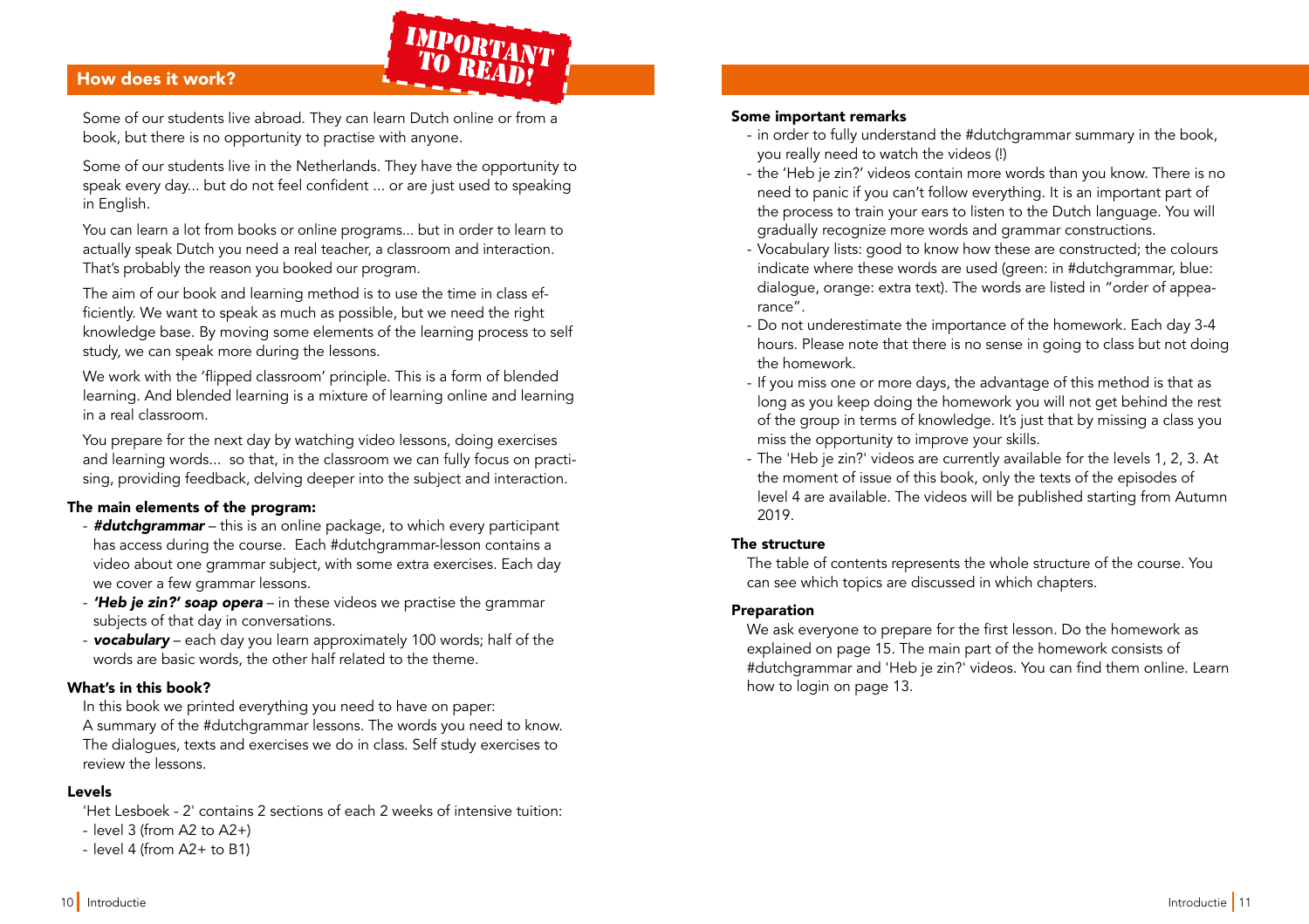Exercises in class (blue, red, orange pages): the **instruction** (bold) in the book is in Dutch. Most common instructions - find the translation below.

This table serves as a reference (no need to learn this by heart before the first lesson).

| Is de zin goed of fout?                      | Is the sentence right or wrong?        |  |
|----------------------------------------------|----------------------------------------|--|
| Waar of niet waar?                           | True or false?                         |  |
| Vervoeg het werkwoord.                       | Conjugate the verb.                    |  |
| Zet de woorden in de goede<br>woordvolgorde. | Put the words in the right order.      |  |
| Welke woorden horen bij elkaar?              | Which words belong together?           |  |
| Welk woord past niet in het rijtje?          | Which word doesn't fit in the<br>line? |  |
| Maak een nieuwe zin.                         | Make a new sentence.                   |  |
| Maak een vraagzin.                           | Make a question.                       |  |
| Gebruik de gegeven woorden.                  | Use the given words.                   |  |
| Gebruik de woorden tussen<br>haakjes. ()     | Use the words between brackets.        |  |
| Gebruik elk woord maar één keer.             | Use each word only once.               |  |
| Beantwoord de vraag.                         | Answer the question.                   |  |
| Zoek het antwoord in de tekst.               | Search for the answer in the text.     |  |
| Vul in.                                      | Fill in                                |  |
| Schrijf op.                                  | Write down                             |  |
| Kies uit:                                    | Choose between:                        |  |
| Onderstreep                                  | Underline                              |  |
| Trek een lijn.                               | Draw a line.                           |  |

# instructietaal how to login? The contraction of the contraction of the contraction of the contraction of the co

- 1. Go to www.learndutch.org
- 2. Click 'login' from top-menu
- 3. First time? Click 'lost password' \*
- 4. Set password after e-mail
- 5. After login go to the student profle:



\* please make sure you use the same address that you submitted in the arrival questionnaire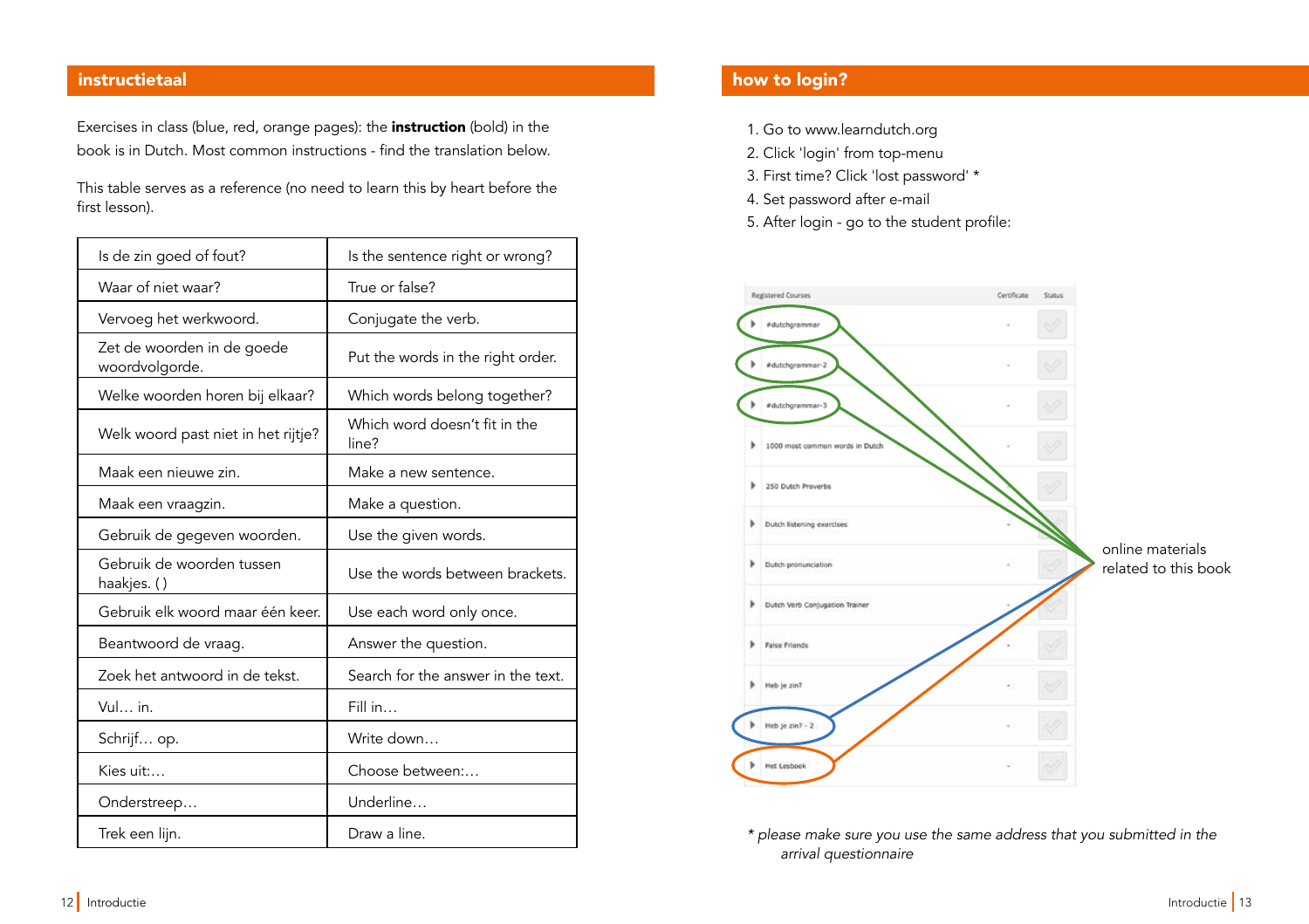# **JALOEZIE** Hoofdstuk 10



# LEERDOELEN / learning objectives:

- I can talk about jealousy.
- I know how and when to use the past perfect.
- I know when to use hadden or waren in the past perfect.
- I can do a test in Dutch to find out how jealous I am.
- I know the pronunciation of [-lijk].

# woordenlist

het spelletje the game<br>eergisteren the day be zo veel that much, inschenken to pour (into)<br>komen (voor) to come (for) komen (voor) binnenlopen to enter<br>de tafel dekken to set the table de tafel dekken langskomen rekening houden to take into<br>
(met) account (met) account<br>de ambiance the atmos lichtelijk jaloers jealous<br>zich realiseren to realise zich realiseren<br>innig zoenen to kiss<br>iets met iemand to get weliswaar<br>een punt maken een punt maken to make a point<br>fluisterend whispering Ga ervoor! alsnog still, yet to come erachter komen to find out optellen to calculate<br>
de uitslag the result de uitslag riant huge<br>
de zaak the co naar keuze optional<br>totaal total totaal<br>dezelfde komend next ontslag nemen to resign waarschijnlijk probably mogelijk possible<br>onmogelijk impossible

the day before yesterday that many

antwoord krijgen to get an answer in de keuken staan to prepare dinner<br>langskomen to stop by the atmosphere<br>slightly ardently iets met iemand to get a relation-<br>krijgen ship with ship with someone intussen in the meantime<br>weliswaar indeed whispering<br>Go for it!

the company the same onmogelijk impossible ongeschikt

logisch

bij het minste of geringste een stuk a bit<br>tegelijkertijd at the

Beter! Good for me!<br>de hort op gaan to go out de hort op gaan to go out<br>de studiegenoot the fellow student de studiegenoot the fell<br>logisch logical iemand uit het oog to lose sight of verliezen someone<br>aanschaffen to purchase to purchase<br>mainly overwegend mainly<br>bij het minste of at the slightest overwegen to consider de therapeut the therapist at the same time natuurlijk natural<br>zolang as long zolang as long as<br>er is iets/niets there is so er is iets/niets there is some-<br>aan de hand thing/nothing thing/nothing wrong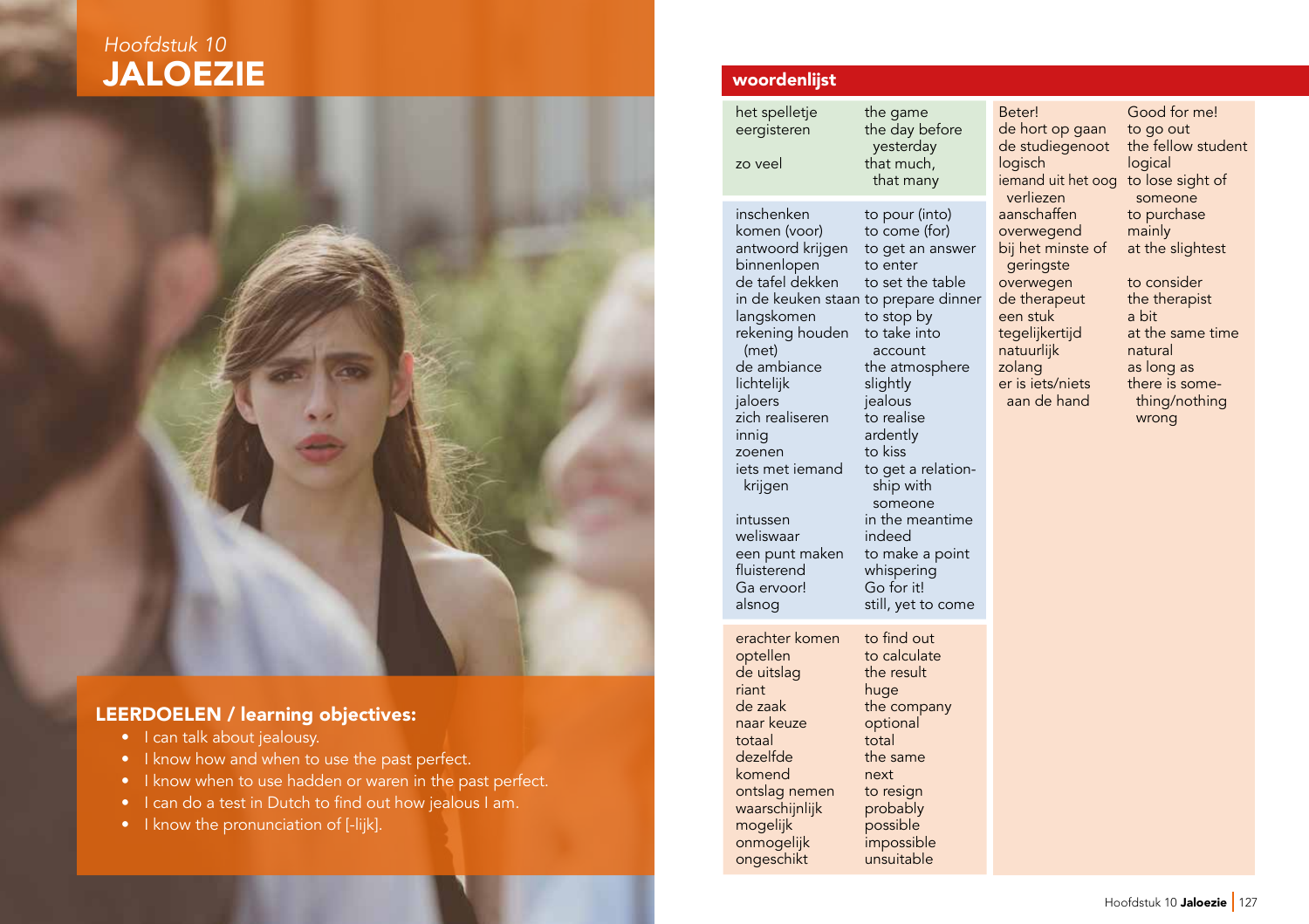#### the past perfect

when to use the past perfect:

- 2 activities happened in the past
- related to each other
- stress: one happened before the other

#### Ik ben dit jaar naar de zomercursus geweest. Ik was er vorig jaar ook al geweest. Nathalie en Nathan hebben 8 weken lang de cursus gedaan. Daarvoor hadden ze nog nooit Nederlands gesproken. vorig jaar = earlier than dit jaar daarvoor = earlier than de cursus

how to form the past perfect:

- same as the present perfect:
	- finite verb 'hebben' or 'zijn' + past participle
	- same past participle
	- same rules for choosing 'hebben' or 'zijn'
- different from the present perfect:
	- finite verb in the past tense

#### the verbs hebben and zijn in the past tense

| hebben                              |                                        | zijn                                |                                        |  |
|-------------------------------------|----------------------------------------|-------------------------------------|----------------------------------------|--|
| ik<br>jij<br>u<br>hij<br>zij<br>het | had<br>had<br>had<br>had<br>had<br>had | ik<br>jij<br>u<br>hij<br>zij<br>het | was<br>was<br>was<br>was<br>was<br>was |  |
| wij<br>jullie<br>zij                | hadden<br>hadden<br>hadden<br>gehad    | wij<br>jullie<br>zij                | waren<br>waren<br>waren<br>geweest     |  |

### #dutchgrammar (3) 1\*\*\* #dutchgrammar (3) 2\*\*\*

#### the past perfect: hadden or waren

present perfect: hebben or zijn -> past perfect: hadden or waren = same rules

#### we use **hebben/hadden** when:

| - the verb has/can have<br>a direct object                                                                     | Ik heb net mijn huiswerk gemaakt.<br>Daarvoor had ik een spelletje gespeeld.                            |  |
|----------------------------------------------------------------------------------------------------------------|---------------------------------------------------------------------------------------------------------|--|
| - the verb cannot have a<br>direct object + does not tell<br>about a change in the<br>situation of the subject | Gisteren <b>hebben</b> we hard <b>gelachen</b> .<br>Eergisteren <b>hadden</b> we ook al zo<br>gelachen. |  |
| we use <b>zijn/waren</b> when:                                                                                 |                                                                                                         |  |
| - the verb cannot have a<br>direct object + tells<br>about a change in the<br>situation of the subject         | Pietertje is dit jaar gegroeid.<br>Een jaar eerder was hij ook gegroeid.                                |  |

### some verbs always get zijn/waren:

- beginnen verbs of motion:
- 
- 
- blijken<br>- gebeuren arriveren arriveren arriveren arriveren arriveren arriveren arriveren arriveren -
- 
- 
- mislukken

# - blijven en blijven blijven blijven blijven blijven blijven blijven blijven blijven blijven blijven blijven b

- zijn gaan
	-
- gebeuren 1988 emigreren III vertrekken<br>- lukken 1988 vertrekken
	- vertrekken
- slagen aankomen

#### verbs of motion get hebben/hadden or zijn/waren:

activity: activity: direction/destination:<br>Gisteren **heb** ik veel **gefietst**. Gisteren **ben** ik naar A gefietst. Gereden.

Gisteren heb ik veel gefietst. Gisteren ben ik naar Amsterdam gereden.<br>Eergisteren had ik niet zoveel Eergisteren was ik naar mijn zus in Weesp Eergisteren was ik naar mijn zus in Weesp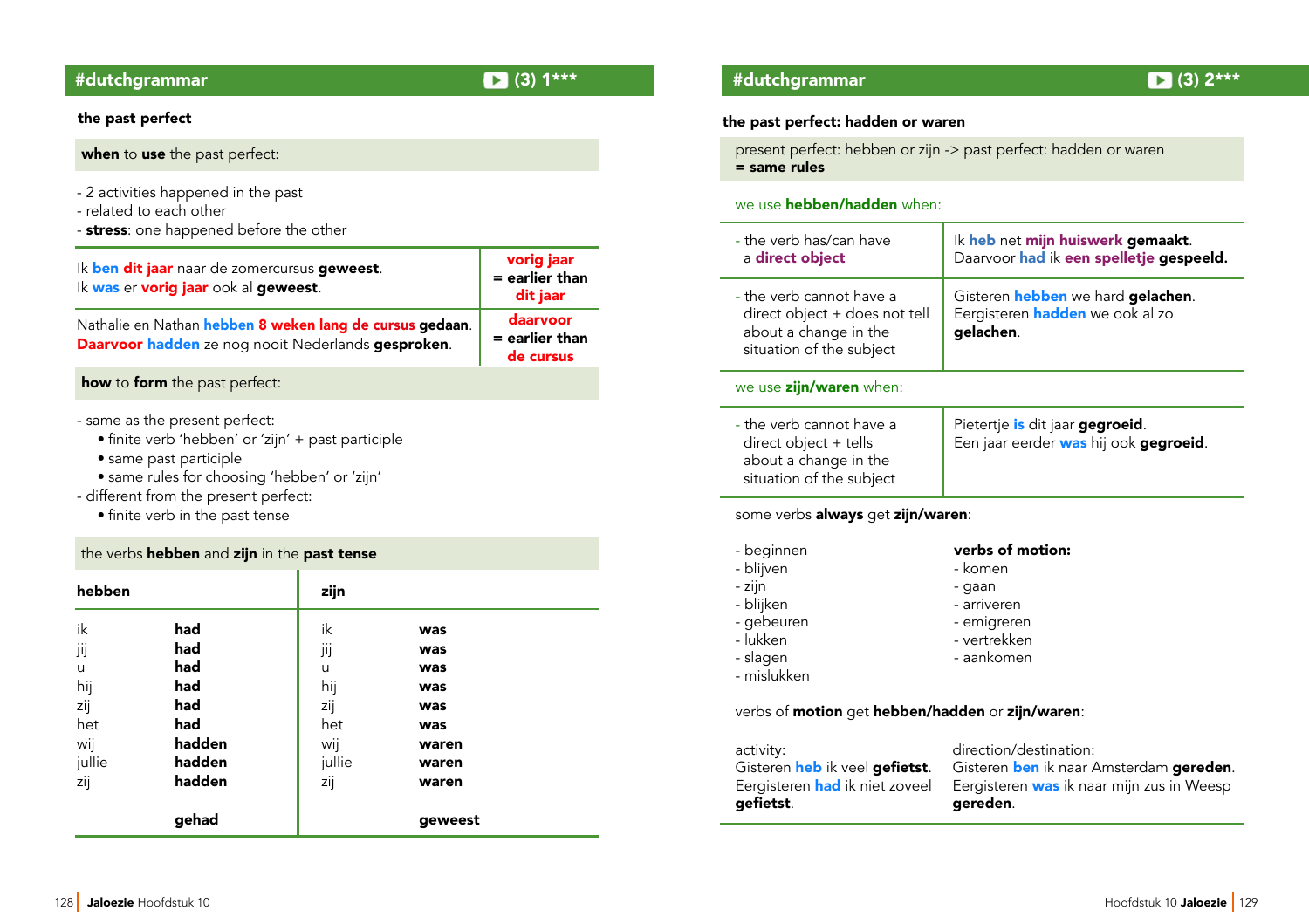# dialoog (3) 1, 2, 3, 4, 5, 6 vragen bi de dialoog

Marieke zat aan tafel bij Martin thuis. Martin had net de wijn ingeschonken, maar op dat moment ging de bel.

Xing:

Hoi Martin.

#### Martin:

Oh, ik had je niet meer verwacht. Hé, Gianluca… jij hier?!

Gianluca komt ook voor het feestje. Uh… Welk feestje?

Maar Martin kreeg geen antwoord. Xing en Gianluca waren de kamer al binnengelopen en zagen toen Marieke… aan een romantisch gedekte tafel.

#### Xing:

Wat doet zij hier?

# Marieke:

Xing:

Hoi Xing. Ik had de hele week in Amsterdam lesgegeven. Ik wilde Martin wel even zien. Ik had jou hier ook niet verwacht.

Martin:

Ja, Xing… Jij was er niet om acht uur. Ik had de hele middag voor jou in de keuken gestaan. Marieke kwam toevallig even langs.

En waar zijn de andere gasten? Of had je haar alleen uitgenodigd?

Hier had Xing geen rekening mee gehouden! Dit was geen leuke verrassing! Marieke zat alleen met Martin in een heel romantische ambiance. Ze werd lichtelijk jaloers! Voordat ze het zich realiseerde, was ze al naar Martin gelopen… en ze begon hem innig te zoenen.

Marieke schrok. Maar toen herinnerde ze zich wat Martin haar net had verteld… dat hij in Drenthe iets met een meisje had gekregen. Dat was dus Xing! Intussen wist Xing niet wat Martin en Marieke met elkaar hadden besproken. Ze had weliswaar haar punt gemaakt door Martin te zoenen, maar misschien had Marieke wel tegen Martin gezegd dat ze hem leuk vond, voordat Xing kwam.

#### Xing:

#### Martin:

Gianluca:

Martin, kom je even mee naar de keuken?

#### Xing (fuisterend):

Kom op, dit is je kans! Ga ervoor! ...

Xing hoopte dat het nog niet te laat was. Dan kon Gianluca alsnog Marieke versieren.

...

Martin kon dat niet meer horen. Hij was al naar de keuken gelopen.

### Waar of niet waar?

| oefening                                             |                  |
|------------------------------------------------------|------------------|
| 5. Xing is een beetje jaloers.                       | waar / niet waar |
| 4. Marieke had Martin verteld dat ze hem leuk vindt. | waar / niet waar |
| 3. Gianluca komt Marieke bij Martin ophalen.         | waar / niet waar |
| 2. Martin had in Drenthe al iets met Xing gekregen.  | waar / niet waar |
| 1. Martin had Marieke voor een diner uitgenodigd.    | waar / niet waar |

#### Hadden of waren? Vul de goede vorm van het werkwoord in.

| voorbeeld: | Martin had de tafel romantisch gedekt.        |  |  |
|------------|-----------------------------------------------|--|--|
| 1. Marieke | naar het huis van Martin gegaan.              |  |  |
| 2. Martin  | Marieke binnengelaten.                        |  |  |
|            | de kamer al ingelopen.<br>3. Xing en Gianluca |  |  |
| 4. Dit     | Xing niet verwacht!                           |  |  |

5. Waarover **Martin en Marieke gepraat?** 

#### oefening

### Schrif één zin in het perfectum en één zin in het plusquamperfectum.

voorbeeld: **Xing heeft het romantische diner van Marieke en Gianluca gezien. Hij had een pizza met een hartje erop gebakken.** 

\_\_\_\_\_\_\_\_\_\_\_\_\_\_\_\_\_\_\_\_\_\_\_\_\_\_\_\_\_\_\_\_\_\_\_\_\_\_\_\_\_\_\_\_\_\_\_\_\_\_\_\_\_\_\_\_\_\_\_\_\_\_\_\_\_\_\_\_\_ \_\_\_\_\_\_\_\_\_\_\_\_\_\_\_\_\_\_\_\_\_\_\_\_\_\_\_\_\_\_\_\_\_\_\_\_\_\_\_\_\_\_\_\_\_\_\_\_\_\_\_\_\_\_\_\_\_\_\_\_\_\_\_\_\_\_\_\_\_

\_\_\_\_\_\_\_\_\_\_\_\_\_\_\_\_\_\_\_\_\_\_\_\_\_\_\_\_\_\_\_\_\_\_\_\_\_\_\_\_\_\_\_\_\_\_\_\_\_\_\_\_\_\_\_\_\_\_\_\_\_\_\_\_\_\_\_\_\_ \_\_\_\_\_\_\_\_\_\_\_\_\_\_\_\_\_\_\_\_\_\_\_\_\_\_\_\_\_\_\_\_\_\_\_\_\_\_\_\_\_\_\_\_\_\_\_\_\_\_\_\_\_\_\_\_\_\_\_\_\_\_\_\_\_\_\_\_\_

\_\_\_\_\_\_\_\_\_\_\_\_\_\_\_\_\_\_\_\_\_\_\_\_\_\_\_\_\_\_\_\_\_\_\_\_\_\_\_\_\_\_\_\_\_\_\_\_\_\_\_\_\_\_\_\_\_\_\_\_\_\_\_\_\_\_\_\_\_ \_\_\_\_\_\_\_\_\_\_\_\_\_\_\_\_\_\_\_\_\_\_\_\_\_\_\_\_\_\_\_\_\_\_\_\_\_\_\_\_\_\_\_\_\_\_\_\_\_\_\_\_\_\_\_\_\_\_\_\_\_\_\_\_\_\_\_\_\_

\_\_\_\_\_\_\_\_\_\_\_\_\_\_\_\_\_\_\_\_\_\_\_\_\_\_\_\_\_\_\_\_\_\_\_\_\_\_\_\_\_\_\_\_\_\_\_\_\_\_\_\_\_\_\_\_\_\_\_\_\_\_\_\_\_\_\_\_\_

1. Xing heeft een sollicitatiegesprek. Ze bereidt het gesprek goed voor.

2. Martin wacht lang op Xing. Hij kookt de hele middag.

3. Martin laat Marieke binnen. Xing komt niet.

- 4. Martin schenkt de wijn in. Daarna kijken Martin en Marieke elkaar aan.
- \_\_\_\_\_\_\_\_\_\_\_\_\_\_\_\_\_\_\_\_\_\_\_\_\_\_\_\_\_\_\_\_\_\_\_\_\_\_\_\_\_\_\_\_\_\_\_\_\_\_\_\_\_\_\_\_\_\_\_\_\_\_\_\_\_\_\_\_\_ 5. Xing en Gianluca drinken champagne. Xing gaat nog even naar Gianluca. \_\_\_\_\_\_\_\_\_\_\_\_\_\_\_\_\_\_\_\_\_\_\_\_\_\_\_\_\_\_\_\_\_\_\_\_\_\_\_\_\_\_\_\_\_\_\_\_\_\_\_\_\_\_\_\_\_\_\_\_\_\_\_\_\_\_\_\_\_

\_\_\_\_\_\_\_\_\_\_\_\_\_\_\_\_\_\_\_\_\_\_\_\_\_\_\_\_\_\_\_\_\_\_\_\_\_\_\_\_\_\_\_\_\_\_\_\_\_\_\_\_\_\_\_\_\_\_\_\_\_\_\_\_\_\_\_\_\_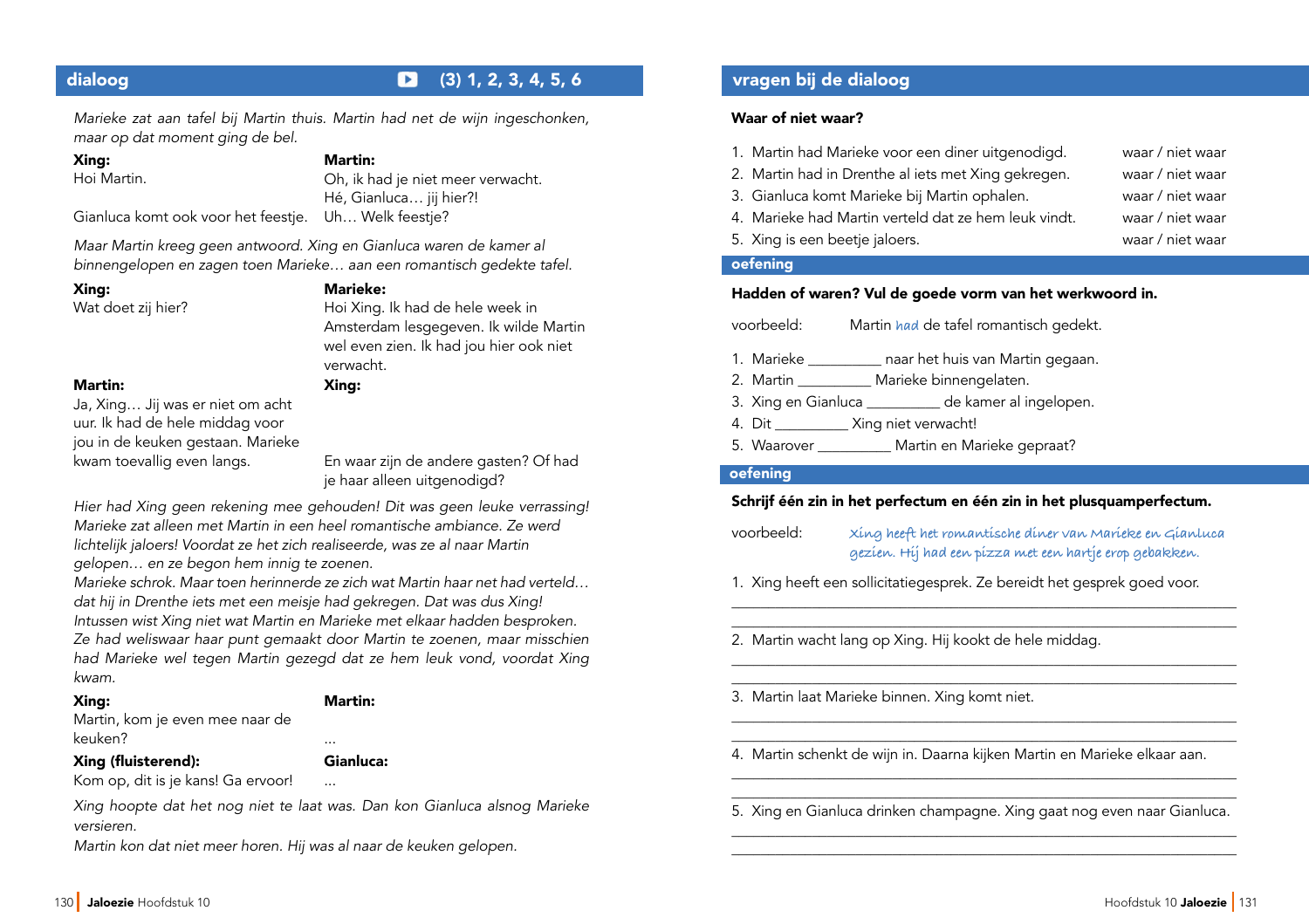### woorden (thematisch)

| de jaloezie                                                   | the jealousy                          |
|---------------------------------------------------------------|---------------------------------------|
| last hebben (van)                                             | to suffer (from)                      |
| het salaris                                                   | the salary                            |
| iets (niet) leuk voor iemand vinden                           | (not) to be happy for someone         |
| negeren                                                       | to ignore                             |
| geen geheim voor iemand hebben to have no secret from someone |                                       |
| zich inhouden                                                 | to keep yourself in check             |
| de behoefte                                                   | the necessity                         |
| behoefte hebben (aan)                                         | to need                               |
| de promotie                                                   | the promotion                         |
| Volgende keer beter!                                          | Better luck next time!                |
| het goed doen                                                 | 1. to be successful 2. to do it right |
| pijnlijk                                                      | painful                               |
| uit de buurt (van iemand) blijven                             | to stay away (from someone),          |
|                                                               | to stay out of someone's patch        |
| overwerken                                                    | to work overtime                      |
| iets/iemand in de gaten houden                                | to keep an eye on someone/something   |
| posten                                                        | 1. to stand guard 2. to post          |
| zeker weten                                                   | for sure                              |
| de minnares                                                   | the mistress                          |
| de minnaar                                                    | the lover                             |
| Je zakt er maar in!                                           | Get lost!                             |
| stikjaloers zijn (op)                                         | to be very jealous                    |
| groen en geel zien van jaloezie                               | to be extremely jealous               |
| de afgunst                                                    | the envy                              |
| gunnen                                                        | to grant, to permit                   |
| ziekelijk jaloers zijn (op)                                   | to be extremely jealous (of)          |
| blij zijn voor iemand                                         | to be happy for someone               |
| lijden (aan)                                                  | to suffer (from)                      |
| de koele kikker                                               | a chilly person                       |
| naïef                                                         | naive                                 |
|                                                               |                                       |

#### **oefening**

Vul het goede woord in. Kies uit: minnaar, groen en geel zien, overwerken, koele kikker, genegeerd, pijnlijke, goed, gun, ingehouden, behoefte, afgunst, naïef.

- 1. Tijdens de date hadden we niet veel gespreksstof. Er waren veel \_\_\_\_\_\_\_\_\_\_\_\_\_\_\_ stiltes.
- 2. Ik \_\_\_\_\_\_\_\_\_\_\_\_\_\_\_ mijn vrienden al het geluk van de wereld!
- 3. Xing heeft zich niet \_\_\_\_\_\_\_\_\_\_\_\_\_\_\_ en zoende Martin innig.

#### oefening

| 4. Gianluca heeft geen regelmatig werk. Hij moet vaak _______________.           |                                                                                      |  |
|----------------------------------------------------------------------------------|--------------------------------------------------------------------------------------|--|
|                                                                                  | 5. Marieke probeert het altijd ________________ te doen.                             |  |
|                                                                                  |                                                                                      |  |
|                                                                                  | 7. Ik vind ___________________ nog erger dan jaloezie, want dan gun je niemand iets. |  |
| emoties zien.                                                                    |                                                                                      |  |
|                                                                                  | 9. Hij is _______________, want hij vertrouwt altijd iedereen.                       |  |
| 10. Ze is al jaren getrouwd, maar ze heeft ook een _____________________________ |                                                                                      |  |

#### oefening

### Vul de goede vorm van de werkwoorden in. Let op: één zin staat steeds in het perfectum en één zin in het plusquamperfectum.

| voorbeeld: | Ik heb net mijn zus gebeld (bellen). Daarvoor had ik mijn |
|------------|-----------------------------------------------------------|
|            | moeder gesproken (spreken).                               |

- 1. Ik \_\_\_\_\_\_\_\_\_\_ om 23:00 uur naar huis \_\_\_\_\_\_\_\_\_\_\_\_\_\_\_\_\_\_\_\_ (gaan). Aan het begin van de avond eeu van hoofdpijn begin van de avond (hebben).
- 2. Hij \_\_\_\_\_\_\_\_\_\_ haar de hele dag \_\_\_\_\_\_\_\_\_\_\_\_\_\_\_\_\_\_\_\_ (negeren). Daarna ze hem niet meer zoodboek (bellen).
- 3. Haar vriend \_\_\_\_\_\_\_\_\_\_ vanavond \_\_\_\_\_\_\_\_\_\_\_\_\_\_\_\_\_\_\_\_ (overwerken). Zij \_\_\_\_\_\_\_\_\_\_ al vroeg naar bed \_\_\_\_\_\_\_\_\_\_\_\_\_\_\_\_\_\_\_\_ (gaan).
- 4. Vandaag \_\_\_\_\_\_\_\_\_\_ ik een mooie foto van mezelf op Facebook \_\_\_\_\_\_\_\_\_\_\_\_\_\_\_\_\_\_\_\_ (posten). Die foto \_\_\_\_\_\_\_\_\_\_ ik tijdens mijn vakantie in Griekenland \_\_\_\_\_\_\_\_\_\_\_\_\_\_\_\_\_\_\_\_\_\_\_ (maken).
- 5. Ik \_\_\_\_\_\_\_\_\_\_ hem de winst \_\_\_\_\_\_\_\_\_\_\_\_\_\_\_\_\_\_\_\_ (gunnen), maar zijn plan \_\_\_\_\_\_\_\_\_\_ helaas \_\_\_\_\_\_\_\_\_\_\_\_\_\_\_\_\_\_\_\_ (mislukken).
- 6. Hij \_\_\_\_\_\_\_\_\_\_ lang aan die ziekte \_\_\_\_\_\_\_\_\_\_\_\_\_\_\_\_\_\_\_\_ (lijden). Gelukkig \_\_\_\_\_\_\_\_\_\_ hij wel beter \_\_\_\_\_\_\_\_\_\_\_\_\_\_\_\_\_\_\_\_ (worden).
- 7. Xing \_\_\_\_\_\_\_\_\_\_ zich iets \_\_\_\_\_\_\_\_\_\_\_\_\_\_\_\_\_\_\_\_ (realiseren). Vervolgens \_\_\_\_\_\_\_\_\_\_ ze zich niet \_\_\_\_\_\_\_\_\_\_\_\_\_\_\_\_\_\_\_\_ (inhouden).
- 8. Ze \_\_\_\_\_\_\_\_\_\_ lang naïef \_\_\_\_\_\_\_\_\_\_\_\_\_\_\_\_\_\_\_\_\_\_(zijn). Daarna \_\_\_\_\_\_\_\_\_\_\_\_ ze haar partner altijd in de gaten \_\_\_\_\_\_\_\_\_\_\_\_\_\_\_\_\_\_\_\_(houden).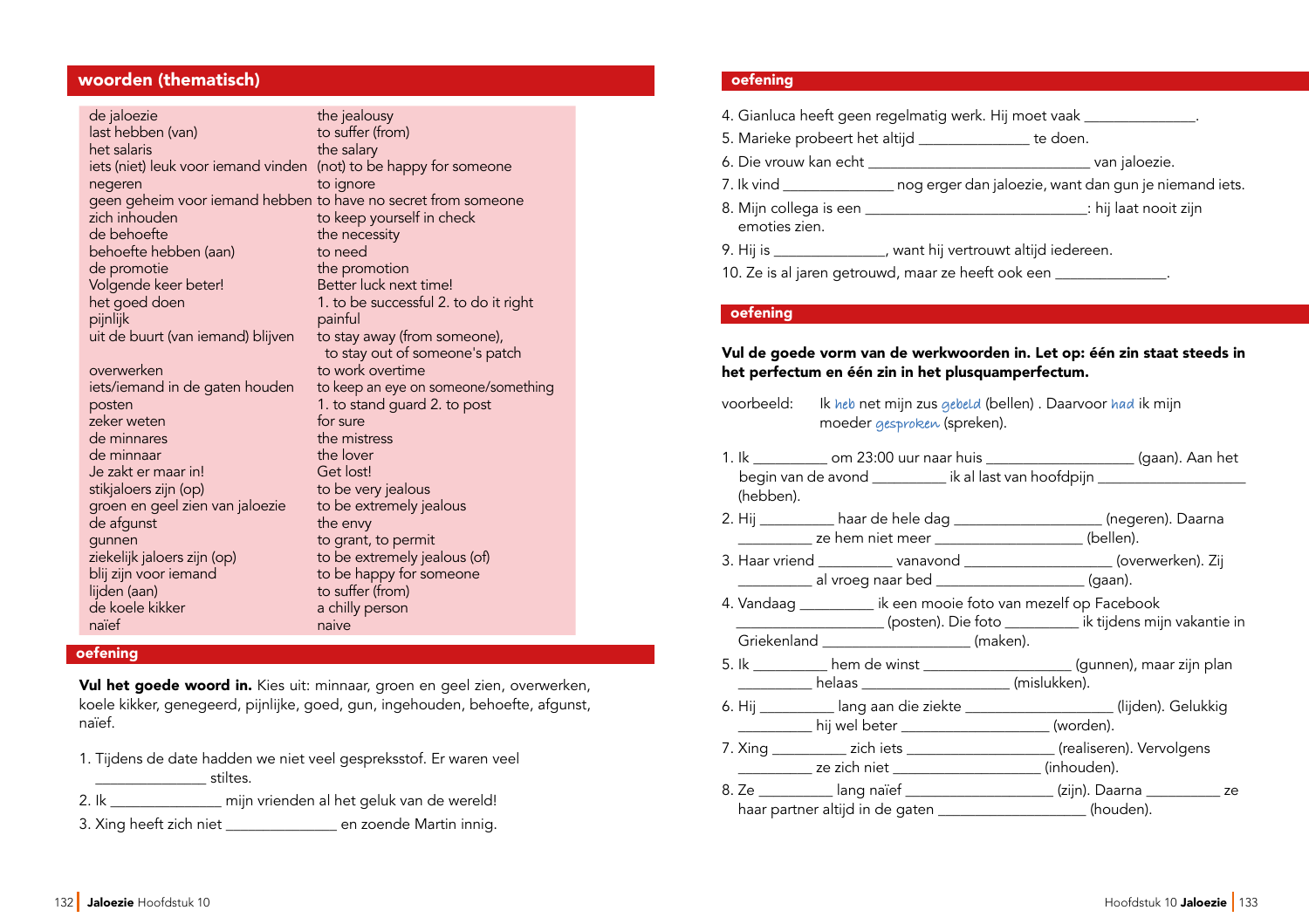#### tekst

#### Test: Hoe jaloers ben ji?

We hebben allemaal weleens last van jaloezie. Waarop ben jij jaloers? Doe de test en kom erachter hoe jaloers jij bent. Hoe reageer jij op deze situaties? Kies a, b of c. Tel daarna de scores bij elkaar op. Lees op de volgende pagina de uitslag van de test.

- 1. Je beste vriend heeft een nieuwe baan. Hij krijgt een riant salaris (ongeveer drie keer zoveel als ji verdient), een auto van de zaak en een laptop naar keuze.
- A. Ik negeer hem voorlopig. Hij krijgt ook altijd alles wat ik niet krijg.
- B. Ik vind het leuk voor hem. Ik maak ook meteen een afspraak met mijn HR-manager om mijn eigen salaris te bespreken.
- C. Hoera! Dat moeten we vieren!
- 2. Je controleert regelmatig de telefoon van je partner. Je hebt de toegangscode van zin/haar telefoon en kent het wachtwoord van zin/ haar e-mailadres uit je hoofd.
- A. Ja hoor, dat doe ik dagelijks. In een gezonde relatie hoef je geen geheimen voor elkaar te hebben.
- B. Soms kan ik me niet inhouden en check ik zijn/haar telefoon. Ik ben gewoon heel nieuwsgierig.
- C. Doe normaal! Daaraan heb ik totaal geen behoefte.
- 3. Jij en je collega hebben op dezelfde functie gesolliciteerd. Je collega heeft promotie gekregen en jij houdt je oude baan.
- A. Ik neem direct ontslag. Ik kan onmogelijk met hem samenwerken. Boven dien is hij totaal ongeschikt voor die baan!
- B. Ai. Pijnlijk. Ik blijf de komende dagen even uit zijn buurt. Maar hij was waarschijnlijk wel een betere kandidaat.
- C. Volgende keer beter! Ik hoop dat mijn collega zijn nieuwe functie leuk vindt. Hij doet het vast geweldig.

### 4. Je partner moet de laatste tid veel overwerken en komt vaak laat thuis.

- A. Ik leen een auto van een vriendin en ga bij zijn werk posten. Als hij naar buiten komt, volg ik hem meteen. Hij heeft zeker weten een minnares!
- B. Het is nu nog geen probleem, maar ik moet het wel in de gaten houden.
- C. Beter! Dan kan ik vaker 's avonds met mijn vrienden de hort op.

### tekst

- 5. Een studievriendin gaat trouwen. Ze heeft alle vrienden van vroeger de hele dag uitgenodigd, maar jij mag alleen 's avonds op het feest komen.
- A. Ja, daag! Dan kom ik 's avonds ook niet. Ze zakt er maar in.
- B. Ik ga ernaartoe, maar ik ga geen speciale outfit aanschaffen voor het feest. Dan had ze me maar de hele dag moeten uitnodigen.
- C. Logisch. We zijn elkaar al een tijd geleden uit het oog verloren. Leuk dat ik 's avonds mag komen!

#### Uitslag van de test

### overwegend A:

Jij bent stikjaloers op alles en iedereen. Je ziet bij het minste of geringste groen en geel van jaloezie. Pas op dat jouw jaloezie geen afgunst wordt. Gun jij niemand iets? Dan moet je eens overwegen om naar een therapeut te gaan, want jij bent echt ziekelijk jaloers. Je moet duidelijk leren om eens blij te zijn voor een ander. Dat maakt het leven een stuk leuker!

#### overwegend B:

Jij lijdt aan een gezonde vorm van jaloezie. Je kunt blij zijn voor een ander en tegelijkertijd de wens voelen om hetzelfde te bereiken. Dat is heel natuurlijk, dus je hoeft je daarover geen zorgen te maken. Zolang je je goed blijft voelen, is er niets aan de hand!

#### overwegend C:

Jij bent echt een koele kikker. Ben je echt nergens jaloers op? Of is het mogelijk dat je een beetje naïef bent? Het is helemaal niet erg om die emotie af en toe te voelen, hoor. Blijf verder wie je bent. Er is niets mis met je.

#### oefening

Vul de goede woorden in. Kies uit: overweeg, logisch, zaak, erachter, komende, tegelijkertijd, uitslag, opgeteld, de hort op, uit het oog verloren.

- 1. Ze is \_\_\_\_\_\_\_\_\_\_\_\_\_\_\_ gekomen dat ze haar afspraak is vergeten.
- 2. De studenten zijn erg benieuwd naar de \_\_\_\_\_\_\_\_\_\_\_\_\_\_\_\_ van het examen.
- 3. Heb jij deze week tijd om af te spreken? Kun je \_\_\_\_\_\_\_\_\_\_\_\_\_\_\_\_ vrijdag?
- 4. Ik \_\_\_\_\_\_\_\_\_\_\_\_\_\_\_ nog of ik hier twee weken langer zal blijven.
- 5. Lars is niet thuis. Hij is met zijn vrienden
- 6. In onze straat is een nieuwe \_\_\_\_\_\_\_\_\_\_\_\_\_\_\_ met Italiaans ijs gekomen.
- 7. Vroeger had ik veel contact met mijn studiegenoten, maar we zijn elkaar inmiddels \_\_\_\_\_\_\_\_\_\_\_\_\_\_\_\_\_\_\_\_\_\_\_\_\_\_\_\_\_\_.
- 8. Wat toevallig! Xing en Gianluca kwamen \_\_\_\_\_\_\_\_\_\_\_\_\_\_\_ bij Martin aan.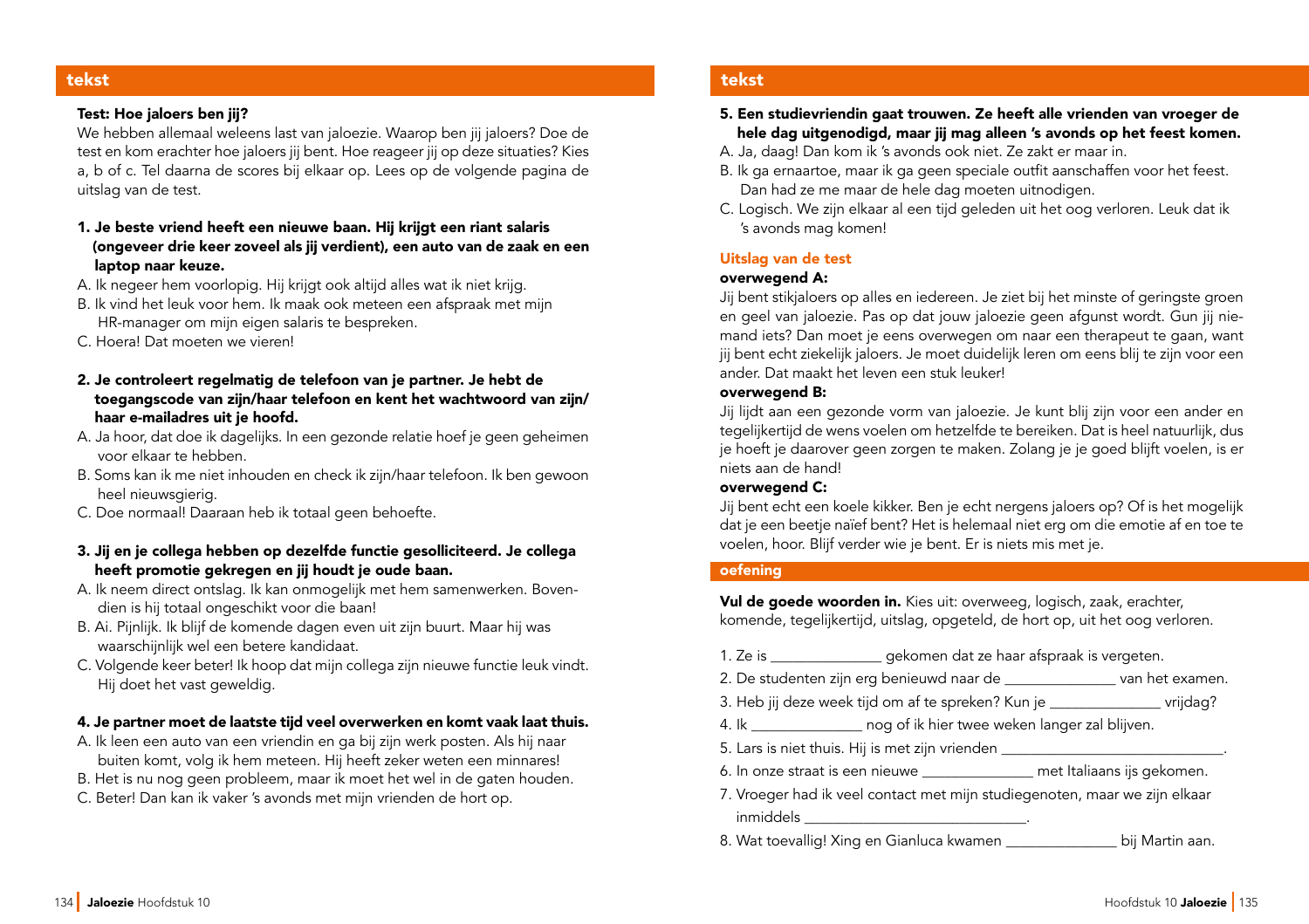# uitspraak-rap huiswerk

### -lik

| ziekelijk - pijnlijk            | nauwelijks - redelijk        |
|---------------------------------|------------------------------|
| lichtelijk - natuurlijk         | koninklijk - verschrikkelijk |
| mogelijk - onmogelijk           | gemakkelijk - aantrekkelijk  |
| eerlijk - eerlijk               | zakelijk - zakelijk          |
| waarschijnlijk - waarschijnlijk | eigenlijk - uiteindelijk     |

# heb je zin-riedel

Hij heeft een minnares. Hij heeft een minnares.

Ja, blijkbaar. Ja, blijkbaar.

Ik weet het niet zo goed. Ik weet het niet zo goed.

Ik ga maar op Tinder. Ik ga maar op Tinder.

Hij zakt er maar in! Hij zakt er maar in!  Dat meen je! Dat meen je!

 Heb je er last van? Heb je er last van?

 Wat ga je eraan doen? Wat ga je eraan doen?

 Groot gelijk. Groot gelijk.

#### review this lesson

| • watch the videos<br>& do the exercises | #dutchgrammar-3                  | lessons: 1, 2              |
|------------------------------------------|----------------------------------|----------------------------|
| $\bullet$ watch                          | Heb je zin? $(3)$                | episodes: 1, 2, 3, 4, 5, 6 |
| $\bullet$ learn                          | the vocabulary from this chapter |                            |

#### prepare for the next lesson

| • watch the videos<br>& do the exercises | #dutchgrammar-3                      | lessons: 3, 4             |
|------------------------------------------|--------------------------------------|---------------------------|
| $\bullet$ watch                          | Heb je zin? (3)                      | episodes: 7, 8, 9, 10, 11 |
| $\bullet$ learn                          | the vocabulary from the next chapter |                           |

\_\_\_\_\_\_\_\_\_\_\_\_\_\_\_\_\_\_\_\_\_\_\_\_\_\_\_\_\_\_\_\_\_\_\_\_\_\_\_\_\_\_\_\_\_\_\_\_\_\_\_\_\_\_\_\_\_\_\_\_\_\_

\_\_\_\_\_\_\_\_\_\_\_\_\_\_\_\_\_\_\_\_\_\_\_\_\_\_\_\_\_\_\_\_\_\_\_\_\_\_\_\_\_\_\_\_\_\_\_\_\_\_\_\_\_\_\_\_\_\_\_\_\_\_

\_\_\_\_\_\_\_\_\_\_\_\_\_\_\_\_\_\_\_\_\_\_\_\_\_\_\_\_\_\_\_\_\_\_\_\_\_\_\_\_\_\_\_\_\_\_\_\_\_\_\_\_\_\_\_\_\_\_\_\_\_\_

\_\_\_\_\_\_\_\_\_\_\_\_\_\_\_\_\_\_\_\_\_\_\_\_\_\_\_\_\_\_\_\_\_\_\_\_\_\_\_\_\_\_\_\_\_\_\_\_\_\_\_\_\_\_\_\_\_\_\_\_\_\_

\_\_\_\_\_\_\_\_\_\_\_\_\_\_\_\_\_\_\_\_\_\_\_\_\_\_\_\_\_\_\_\_\_\_\_\_\_\_\_\_\_\_\_\_\_\_\_\_\_\_\_\_\_\_\_\_\_\_\_\_\_\_

\_\_\_\_\_\_\_\_\_\_\_\_\_\_\_\_\_\_\_\_\_\_\_\_\_\_\_\_\_\_\_\_\_\_\_\_\_\_\_\_\_\_\_\_\_\_\_\_\_\_\_\_\_\_\_\_\_\_\_\_\_\_

\_\_\_\_\_\_\_\_\_\_\_\_\_\_\_\_\_\_\_\_\_\_\_\_\_\_\_\_\_\_\_\_\_\_\_\_\_\_\_\_\_\_\_\_\_\_\_\_\_\_\_\_\_\_\_\_\_\_\_\_\_\_

\_\_\_\_\_\_\_\_\_\_\_\_\_\_\_\_\_\_\_\_\_\_\_\_\_\_\_\_\_\_\_\_\_\_\_\_\_\_\_\_\_\_\_\_\_\_\_\_\_\_\_\_\_\_\_\_\_\_\_\_\_\_

\_\_\_\_\_\_\_\_\_\_\_\_\_\_\_\_\_\_\_\_\_\_\_\_\_\_\_\_\_\_\_\_\_\_\_\_\_\_\_\_\_\_\_\_\_\_\_\_\_\_\_\_\_\_\_\_\_\_\_\_\_\_

\_\_\_\_\_\_\_\_\_\_\_\_\_\_\_\_\_\_\_\_\_\_\_\_\_\_\_\_\_\_\_\_\_\_\_\_\_\_\_\_\_\_\_\_\_\_\_\_\_\_\_\_\_\_\_\_\_\_\_\_\_\_

\_\_\_\_\_\_\_\_\_\_\_\_\_\_\_\_\_\_\_\_\_\_\_\_\_\_\_\_\_\_\_\_\_\_\_\_\_\_\_\_\_\_\_\_\_\_\_\_\_\_\_\_\_\_\_\_\_\_\_\_\_\_

\_\_\_\_\_\_\_\_\_\_\_\_\_\_\_\_\_\_\_\_\_\_\_\_\_\_\_\_\_\_\_\_\_\_\_\_\_\_\_\_\_\_\_\_\_\_\_\_\_\_\_\_\_\_\_\_\_\_\_\_\_\_

# aantekeningen